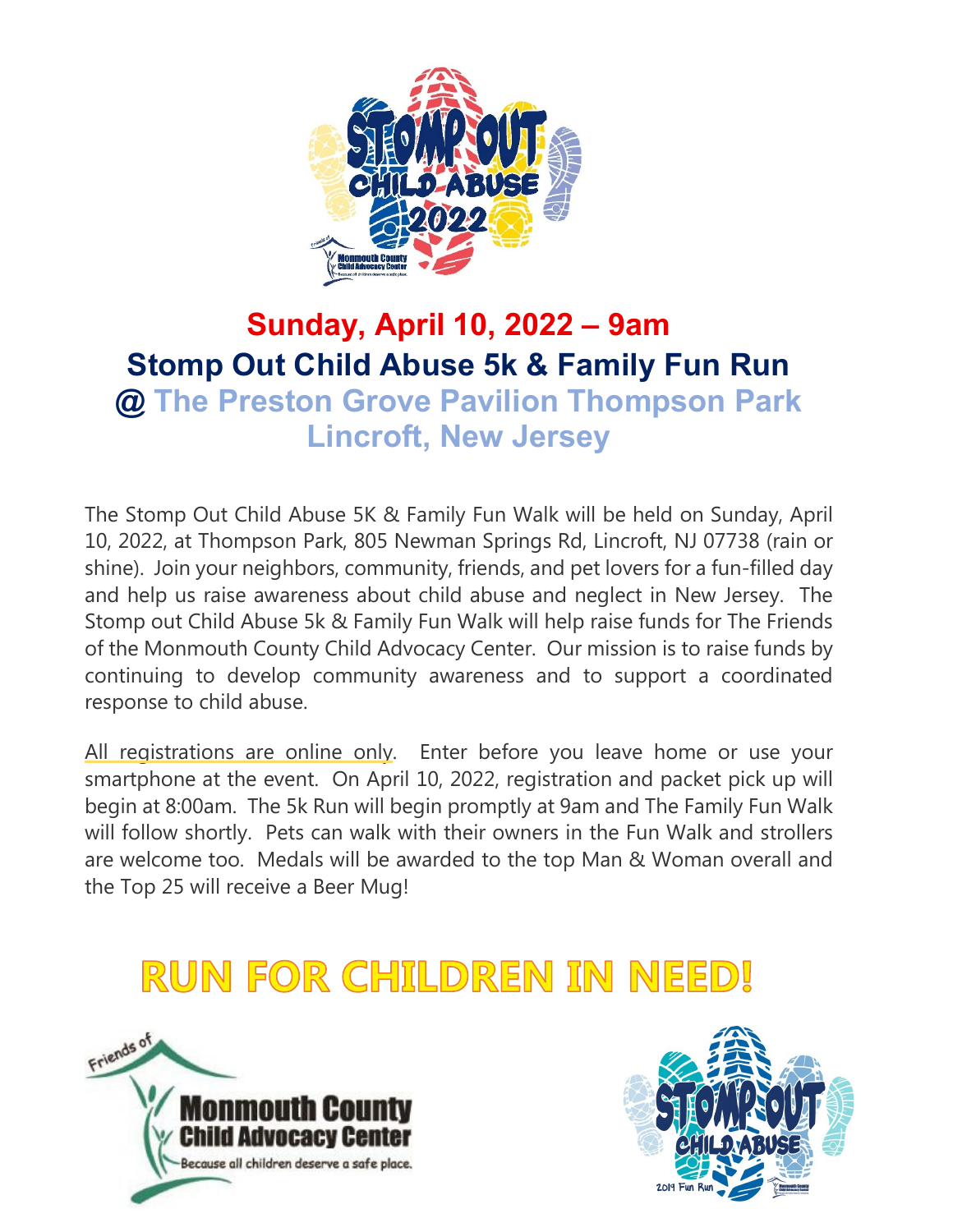## **SPONSORSHIP LETTER FOR THE APRIL 10, 2022 STOMP OUT CHILD ABUSE 5K AND FAMILY FUN RUN TO BE HELD AT THE PRESTON GROVE PAVILION THOMPSON PARK LINCROFT, NEW JERSEY**

The Friends of the Monmouth County Child Advocacy Center cordially invites you to participate as a Sponsor for the Stomp Out Child Abuse 5K and Family Fun Run to be held on **April 10, 2022**.

This event will raise money to support the Monmouth County Child Advocacy Center (MCCAC) which provides a child friendly, appropriate facility where victims of child abuse receive all of their necessary services under one roof. Please help support the MCCAC which provides the most up-to- date, evidence based investigative and treatment services for Monmouth County's most vulnerable children who are affected by physical abuse, sexual abuse, neglect and exposure to domestic violence.

The 5K will kick off at 9 am, followed by the Family Fun Walk at 10 am. There will be refreshments, activities for children, awards for the top runners and information about programs, resources and services for children and families affected by child abuse.

Here is how you can help: please consider becoming a sponsor of this event with one of the following taxdeductible sponsorships:

Platinum Level Sponsor - \$1,000:

Prominent display of company logo on race t-shirts Listed as a top platinum level sponsor on the Web Site, Facebook page and Instagram of the Friends of the Monmouth County Child Advocacy Center Promotional Materials in the Race Bag 6 complimentary race entries

Gold Level Sponsor - \$750:

Display of company logo on race t-shirts Listed as a gold level sponsor on the Web Site, Facebook page and Instagram of the Friends of the Monmouth County Child Advocacy Center Promotional Materials in the Race Bag 4 complimentary race entries

Silver Level Sponsor - \$500:

Display of company logo on race t-shirts Listed as a silver level sponsor on the Web Site, Facebook page and Instagram of the Friends of the Monmouth County Child Advocacy Center Promotional Materials in the Race Bag 2 complimentary race entries